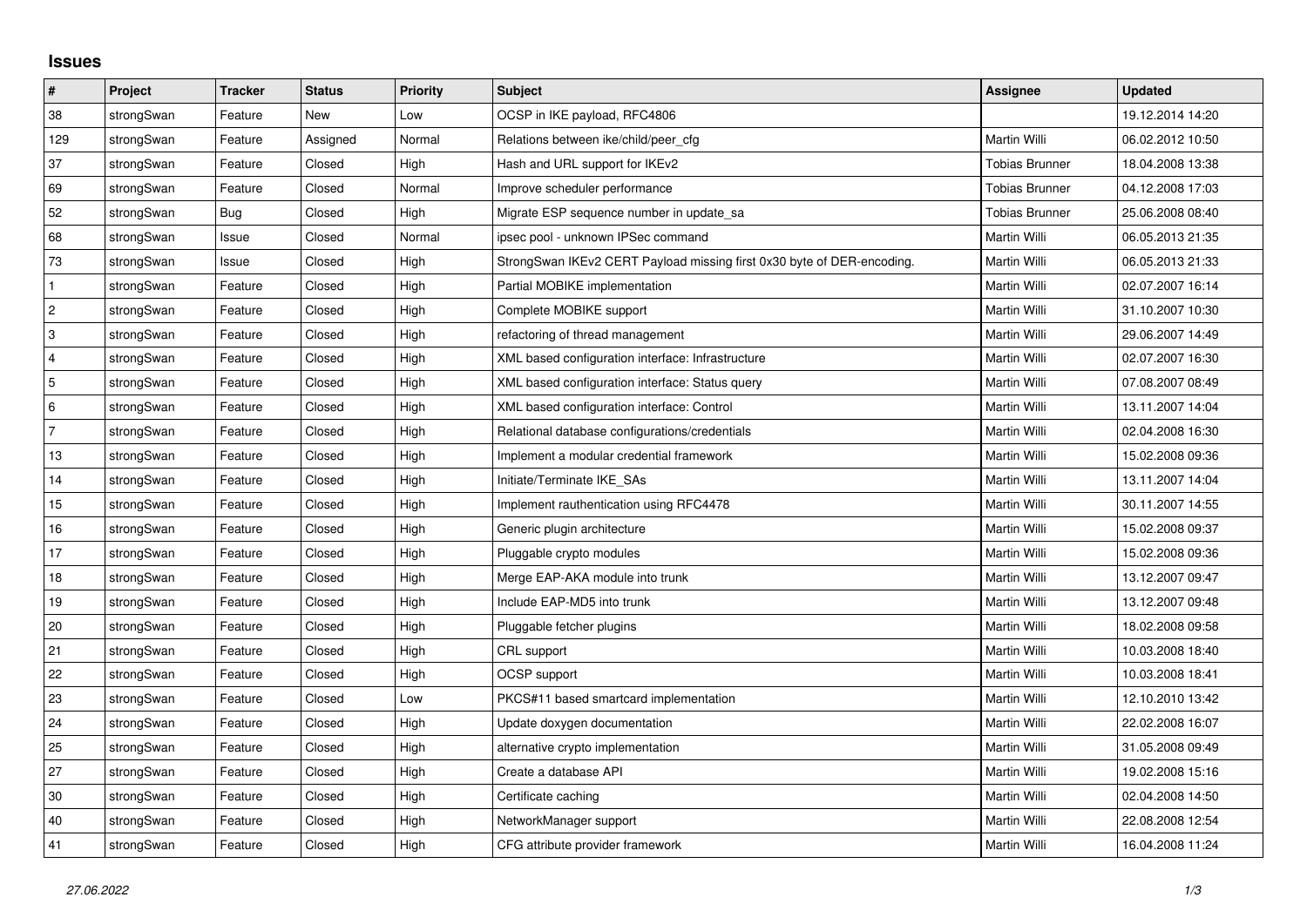| $\vert$ # | Project    | <b>Tracker</b> | <b>Status</b> | Priority  | <b>Subject</b>                                                              | <b>Assignee</b>     | <b>Updated</b>   |
|-----------|------------|----------------|---------------|-----------|-----------------------------------------------------------------------------|---------------------|------------------|
| 42        | strongSwan | Feature        | Closed        | High      | CFG attribute handler framework                                             | Martin Willi        | 28.04.2009 10:23 |
| 46        | strongSwan | Feature        | Closed        | High      | DNS resolving for hosts in ike_cfg                                          | Martin Willi        | 09.06.2008 09:34 |
| 47        | strongSwan | Feature        | Closed        | High      | <b>RNG API</b>                                                              | <b>Martin Willi</b> | 16.04.2008 11:27 |
| 48        | strongSwan | Feature        | Closed        | High      | Parallel trustchain verification                                            | Martin Willi        | 16.04.2008 11:33 |
| 54        | strongSwan | Feature        | Closed        | High      | <b>EAP-Identity Server functionality</b>                                    | Martin Willi        | 22.08.2008 12:55 |
| 59        | strongSwan | Feature        | Closed        | High      | Add additinal signal dependent parameter to bus                             | Martin Willi        | 29.07.2008 11:04 |
| 60        | strongSwan | Feature        | Closed        | High      | Implement draft-sheffer-ikev2-gtc-00 with PAM password verification         | Martin Willi        | 22.08.2008 12:59 |
| 67        | strongSwan | Feature        | Closed        | Normal    | Implement DH groups 22-24                                                   | Martin Willi        | 19.04.2010 14:51 |
| 76        | strongSwan | Feature        | Closed        | Normal    | crypto test framework                                                       | Martin Willi        | 12.06.2009 11:31 |
| 78        | strongSwan | Feature        | Closed        | Normal    | Integrity tester for libstrongswan and all plugins.                         | Martin Willi        | 27.06.2009 16:19 |
| 100       | strongSwan | Feature        | Closed        | Normal    | Derive traffic selectors from authentication process                        | Martin Willi        | 23.07.2010 16:53 |
| 128       | strongSwan | Feature        | Closed        | Normal    | Plugin dependencies                                                         | <b>Martin Willi</b> | 06.02.2012 10:51 |
| 8         | strongSwan | Bug            | Closed        | Urgent    | MOBIKE selects disappearing IPv6 address                                    | Martin Willi        | 05.07.2007 09:03 |
| 10        | strongSwan | Bug            | Closed        | High      | distribution cannot be built because logout.cs template is missing in trunk | Martin Willi        | 18.09.2007 07:43 |
| 11        | strongSwan | Bug            | Closed        | High      | Show IKE_SA status overview                                                 | Martin Willi        | 31.10.2007 10:29 |
| 12        | strongSwan | <b>Bug</b>     | Closed        | Immediate | Fix build on uClibc                                                         | Martin Willi        | 31.10.2007 10:34 |
| 26        | strongSwan | <b>Bug</b>     | Closed        | High      | Port all tools to new crypto/credential APIs                                | Martin Willi        | 21.03.2008 18:04 |
| 31        | strongSwan | Bug            | Closed        | High      | ikev2/rw-eap-aka-rsa scenario fails                                         | Martin Willi        | 19.03.2008 15:25 |
| 32        | strongSwan | <b>Bug</b>     | Closed        | High      | ikev2/rw-no-idr scenario fails                                              | Martin Willi        | 19.03.2008 11:13 |
| 33        | strongSwan | Bug            | Closed        | High      | ikev2/crl-revoked scenario broken                                           | Martin Willi        | 19.03.2008 19:02 |
| 34        | strongSwan | <b>Bug</b>     | Closed        | High      | ikev2/multi-level-ca-loop segfaults                                         | Martin Willi        | 31.03.2008 09:19 |
| 35        | strongSwan | <b>Bug</b>     | Closed        | High      | ikev2/ocsp-no-signer-cert scenario segfaults                                | Martin Willi        | 02.04.2008 09:45 |
| 36        | strongSwan | Bug            | Closed        | High      | strongswan-4.2.0 does not compile with uclibc                               | Martin Willi        | 04.04.2008 13:51 |
| 43        | strongSwan | <b>Bug</b>     | Closed        | High      | missing certificate_identity in SQL database causes segfault                | Martin Willi        | 07.04.2008 10:08 |
| 45        | strongSwan | <b>Bug</b>     | Closed        | High      | Failure to open SQLite database crashes charon                              | Martin Willi        | 07.04.2008 09:16 |
| 49        | strongSwan | Bug            | Closed        | High      | starter log directly to terminal                                            | Martin Willi        | 30.04.2009 10:18 |
| 50        | strongSwan | Bug            | Closed        | High      | plutostderrlog option missing                                               | Martin Willi        | 11.05.2008 10:10 |
| 53        | strongSwan | Bug            | Closed        | Normal    | Printf handler for proposal_t                                               | Martin Willi        | 12.06.2008 14:23 |
| 55        | strongSwan | <b>Bug</b>     | Closed        | High      | Implement SHA512/384/256 HMAC with proper truncation in kernel              | Martin Willi        | 03.12.2009 11:41 |
| 56        | strongSwan | Bug            | Closed        | High      | New interface for EAP-SIM backend                                           | Martin Willi        | 24.10.2008 10:23 |
| 58        | strongSwan | Bug            | Closed        | Normal    | Please fix bashism in /src/ipsec/ipsec.in                                   | Martin Willi        | 16.07.2008 09:08 |
| 62        | strongSwan | Bug            | Closed        | Normal    | ikev2 missing rekeying support not recognised                               | Martin Willi        | 14.11.2008 15:17 |
| 63        | strongSwan | <b>Bug</b>     | Closed        | Low       | ' missing in testing/testing.conf                                           | Martin Willi        | 30.09.2008 14:49 |